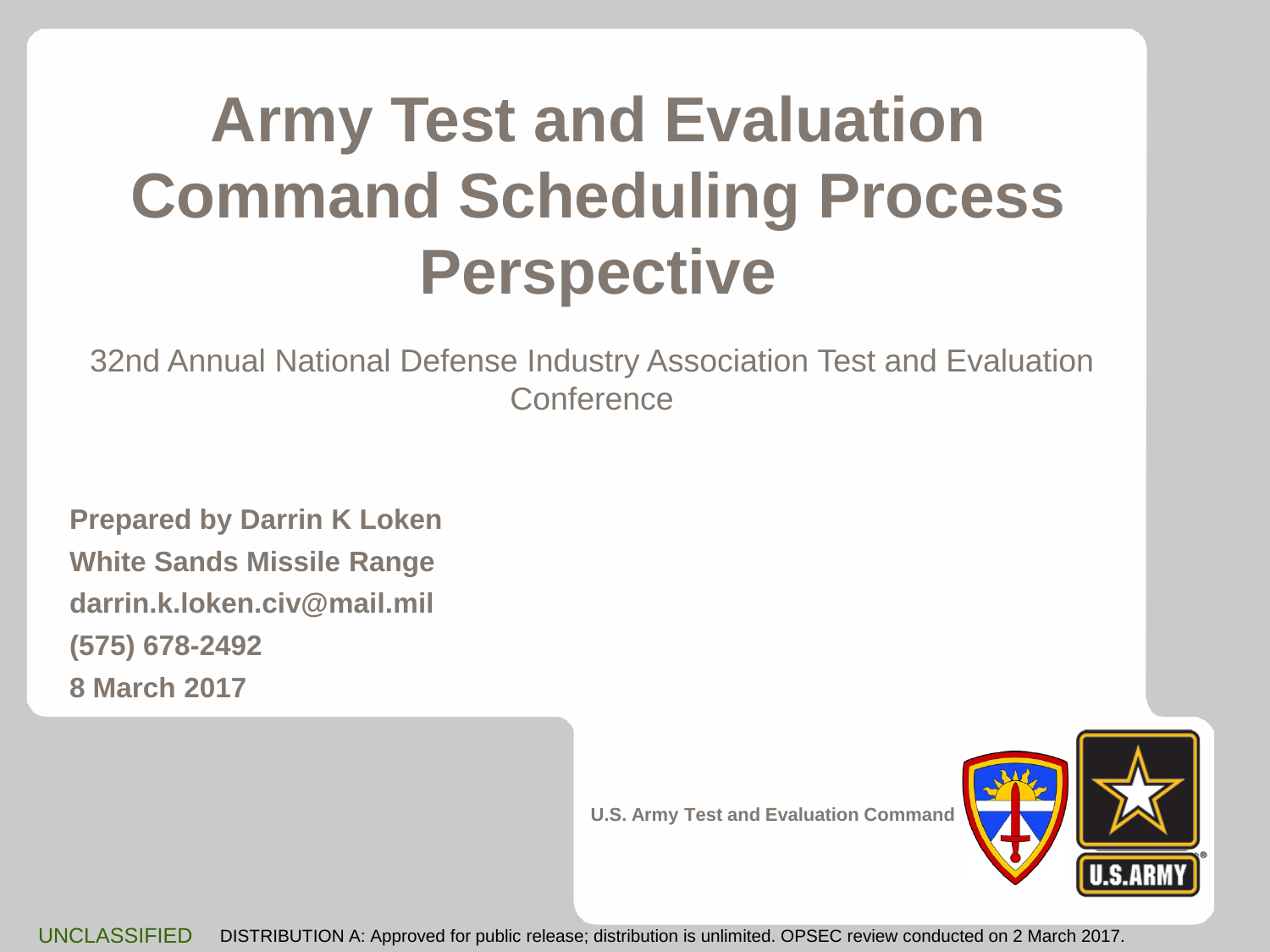

## **Topics**

- **Army Test and Evaluation Command (ATEC) Locations**
- **Policy**
- **Processes**
- **Considerations**
- **Coordination**

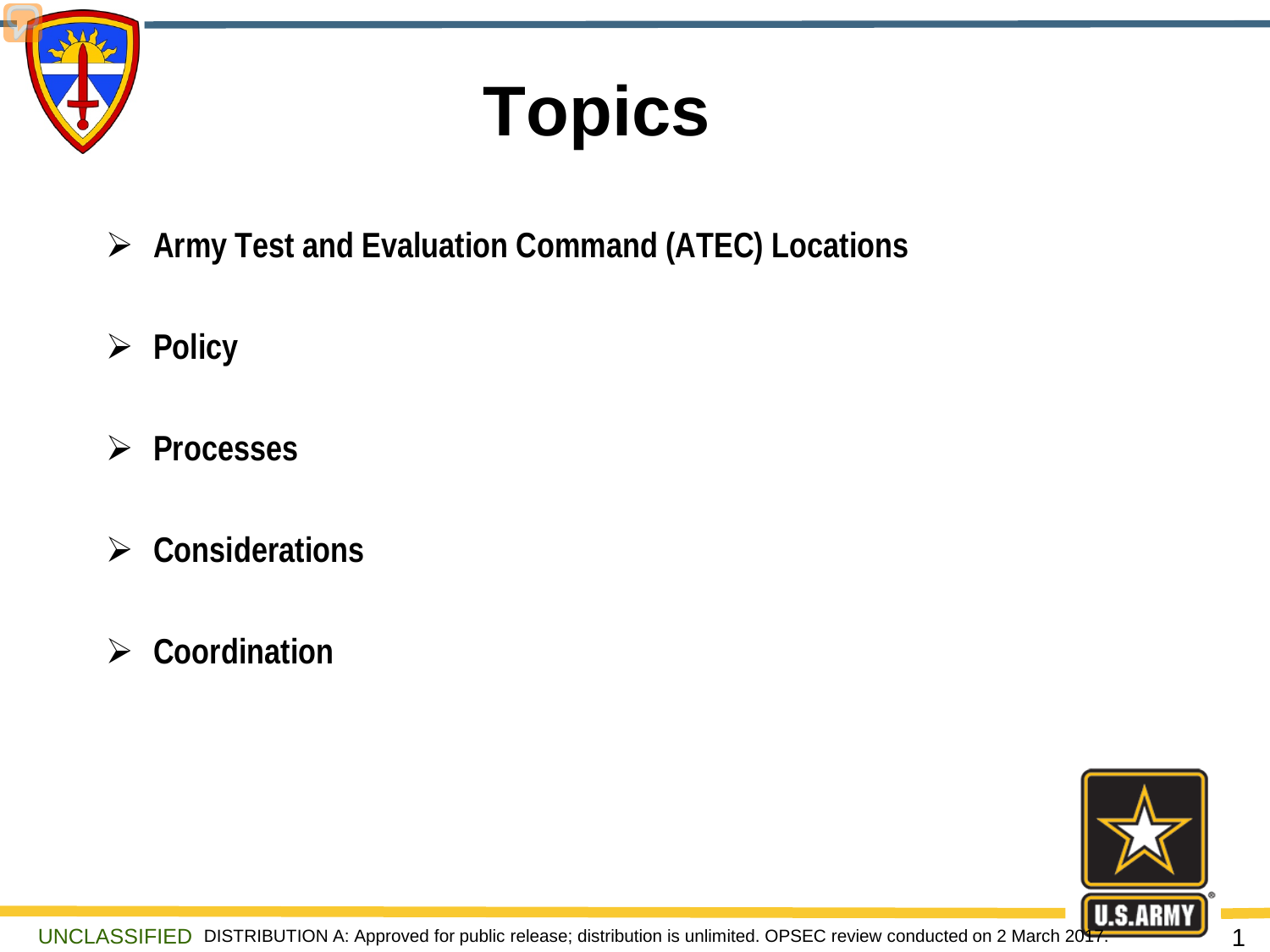

### **ATEC Facilities**



AEC - Army Evaluation Center ATC - Aberdeen Test Center CRTC - Cold Regions Test Center DPG - Dugway Proving Ground EPG - Electronic Proving Ground HQ - Headquarters

OTC - Operational Test Command RTC - Redstone Test Center TRTC - Tropic Regions Test Center WSMR - White Sands Missile Range YPG - Yuma Proving Ground



UNCLASSIFIED DISTRIBUTION A: Approved for public release; distribution is unlimited. OPSEC review conducted on 2 March 2017.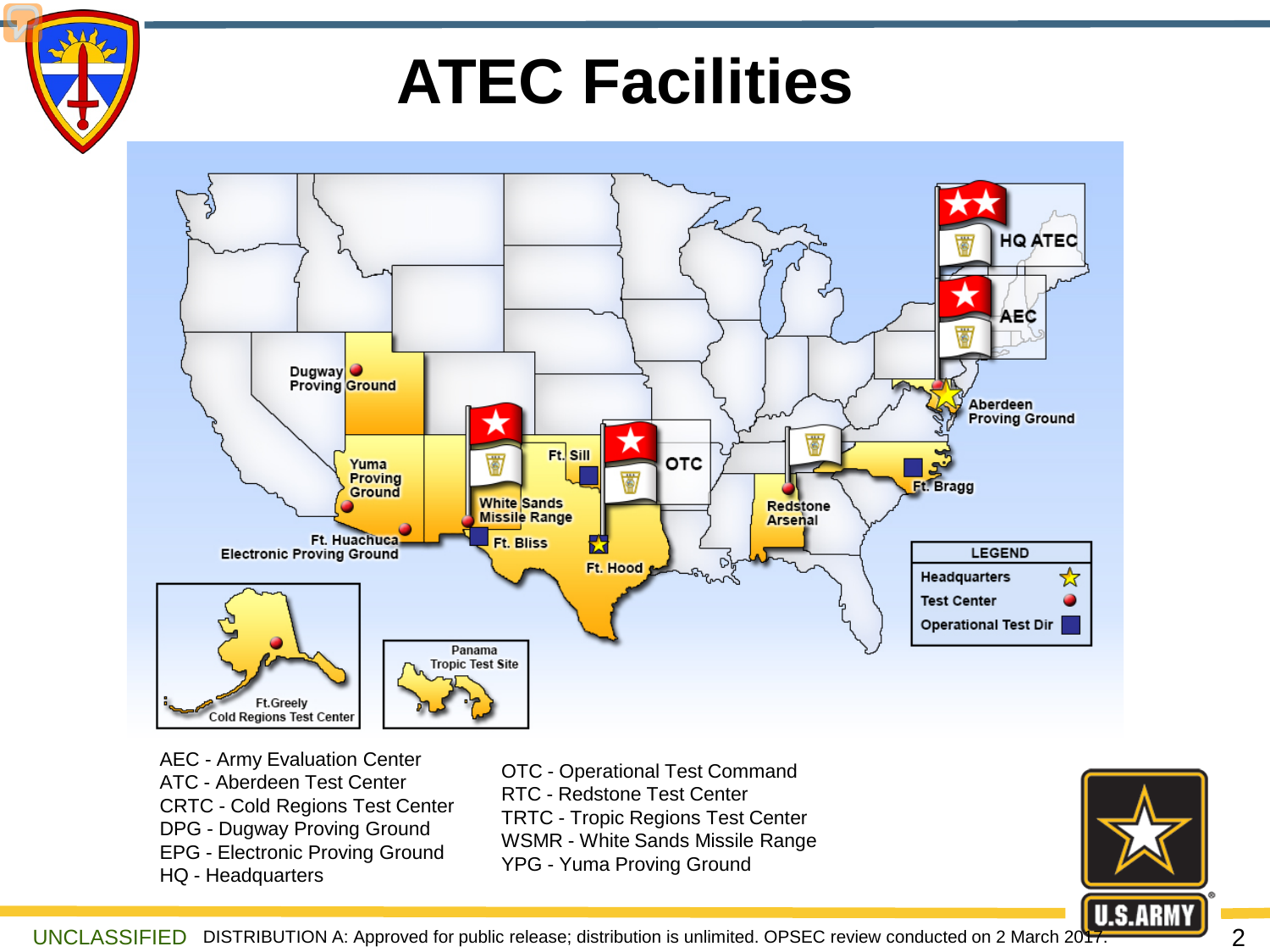

### **Policy**

#### **Department of Defense Directive 3200.11,** *Major Range and Test Facility Base:*

• "Scheduling of the MRTFB shall be based upon a priority system that gives equitable consideration to all DoD Components and accommodates DoD acquisition program priorities"

#### **Department of Defense Instruction 3200.18,** *Management and Operation of the MRTFB***:**

• "Scheduling of the MRTFB shall be based upon a priority system that gives equitable consideration to all DoD Components. Does not discriminate among DoD programs on the basis of DoD Component sponsorship, and accommodates DoD acquisition program priorities"

#### **Army Regulation 73-1,** *Test and Evaluation Policy*:

- Scheduling of test resources will be IAW DODD 3200.11.
- Without compromising primary responsibility to DOD customers, MRTFB commanders will assure equitable consideration for commercial customers and non-DOD users at their facilities IAW DODD 3200.11.

#### **Army Regulation 385-63,** *Range Safety*

#### **WSMR Regulation 70-3,** *Test Range Scheduling*

• "To assign the responsibilities and prescribe the policies and procedures for scheduling White Sands Missile Range (WSMR) open air test and training operations/missions."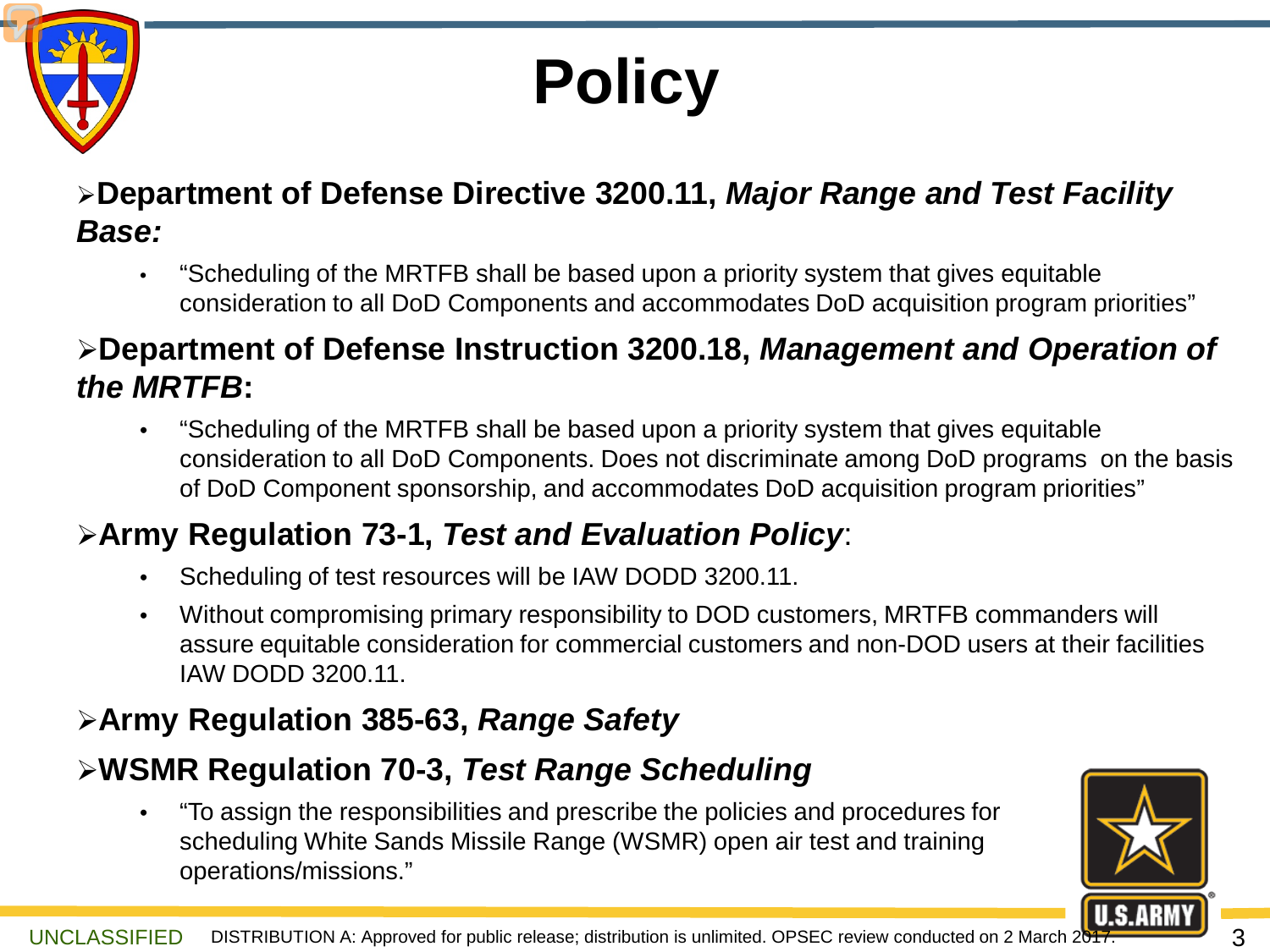

### **Procedures**

#### **(Example: White Sands Missile Range)**

#### **Range Commanders Council (RCC) Document 556-16,** *Range Scheduling Deconfliction Guidelines*

• "Provides a common set of guidelines & information to facilitate orderly inter-range scheduling"

**Efficient Range Utilization**: "utilization of resources as well as range support element limitations must be considered"

#### **Mission Scheduling Priorities**: Seven priority levels

**Scheduling Tool: "**WSMR has implemented a new electronic Scheduling Tool called the Test Resource Management System (TRMS)."

• WSMR Memorandum, *Business Rules for Use of the Test Resource Management System (TRMS) Range Scheduling Tool* which "provides the basic business rules for implementation of the new Whi te Sands Test Center (WSTC) Range Scheduling tool."

**Weekly Scheduling Meeting**: Held Thursday of every week to review the Range schedule

**Scheduling on weekends / holidays**: "Weekends are not considered normal working days and should only be used 1) As a backup in the event a mission cancels or aborts during the week or 2) For scheduling missions that require significant airspace and almost no other resources"

 **Cancellation Charges**: "At this time, there are no cancellation charges; however, unavoidable direct costs that have occurred prior to the customer cancelling or aborting the test are charged to the customer."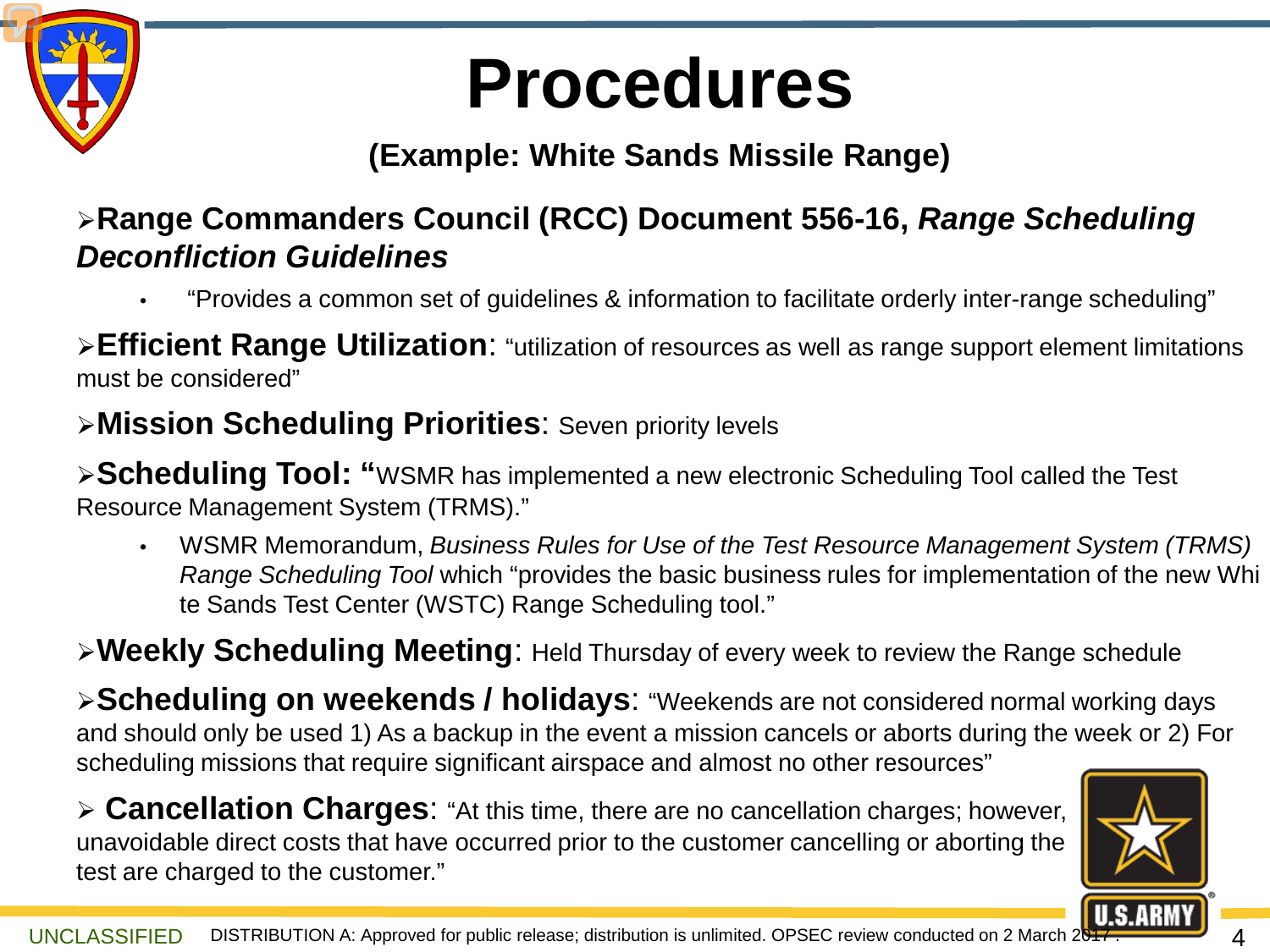

### **Considerations**

#### **(Example: White Sands Missile Range)**

### **Scheduling Considerations**

"Scheduling is an iterative process and requires a careful balance to ensure efficient range utilization, taking into consideration program and mission priorities, and managing the external factors due to our neighboring communities, to provide the best support to all our range customers."





#### **Meets the Needs of the Test and Training Mission**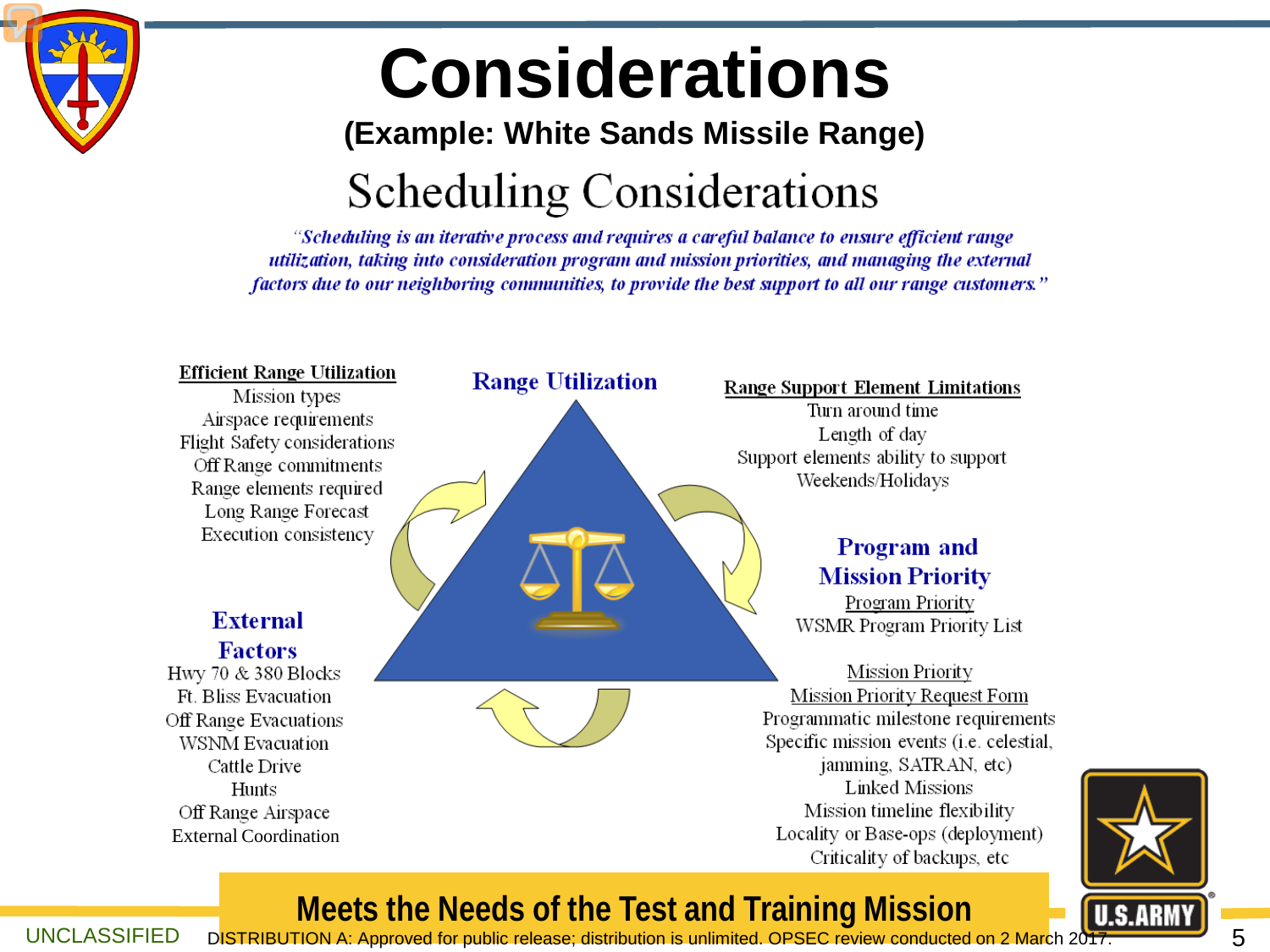

### **Coordination**

- **ATEC Service Request**: https://www.atec.army.mil/rfts.html
- **ATEC Facilities:** <https://www.atec.army.mil/units.html>
- **Doing Business with White Sands**: http://www.wsmr.army.mil/testcenter/dbwws/Pages/default.aspx